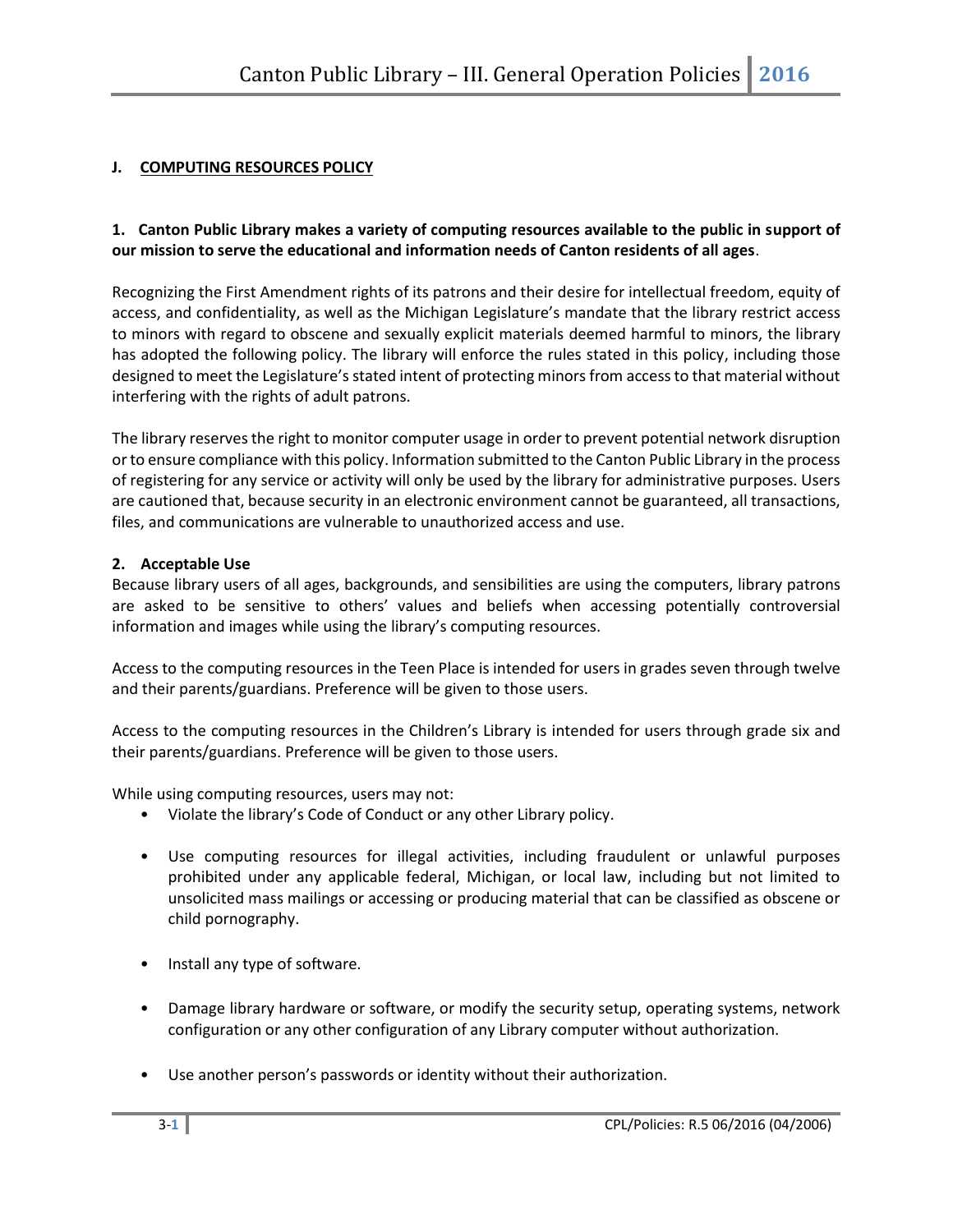- Copy or publish licensed software, media or other intellectual property that infringes upon the copyright or other property rights of other persons or entities in violation of the copyright laws, trademark, or other intellectual property laws of the United States. Responsibility for any consequences of copyright infringement or violation of any other intellectual property rights lies with the user, and the Library expressly disclaims any liability or responsibility resulting from such use.
- Publish or send threatening, defamatory or libelous information. Publish or send any information with the intent to annoy or abuse or that would reasonably result in the annoyance or abuse of others.
- Advocate or solicit violent behavior.
- Expose minors to sexually explicit materials harmful to minors. Users shall not permit any minor to view sexually explicit material or any other material deemed harmful to minors, in accordance with Michigan law, Public Act 212 of 2000.

Persons engaged in any of the above mentioned activities may lose access to the library's computing resources, as outlined in section 6 below.

## **3. Internet Access**

The library provides access to a broad range of information resources, including those available through the Internet. The Internet offers access to a wealth of information and Internet sites including ideas, information, and opinions from around the world. However, not all sources on the Internet provide information that is accurate, complete, or legal. Users will need to evaluate for themselves the validity of the information found.

Because the Internet is a vast and unregulated information network, it also enables access to information, ideas, and commentary beyond the confines of the library's mission, selection criteria, and collection development policies. The provision of access does not mean or imply that the library endorses or sanctions the content or point of view of any of the information or commentary that may be found on the Internet.

The Internet may contain information that is controversial, sexually explicit, or offensive. Library patrons use the Internet at their own risk. Parents or guardians of minor children are responsible for their child's use of the Internet through the library's connection as stated more fully below.

## **4. Internet Filtering**

As with other materials in the library's collection, it is the Library's policy that parents or legal guardians are responsible for deciding which Library resources are appropriate for their children. The library urges parents and guardians to discuss Internet use with their children and to monitor their use of this educational tool.

The Michigan Legislature, via Public Act 212 of 2000, mandates that the library restrict Internet access to minors with regard to obscene and sexually explicit materials deemed harmful to minors.

a) Recognizing that graphic images on computer screens may be seen easily by passersby of all ages out of any literary, educational, artistic, scientific or political context, the Library has designated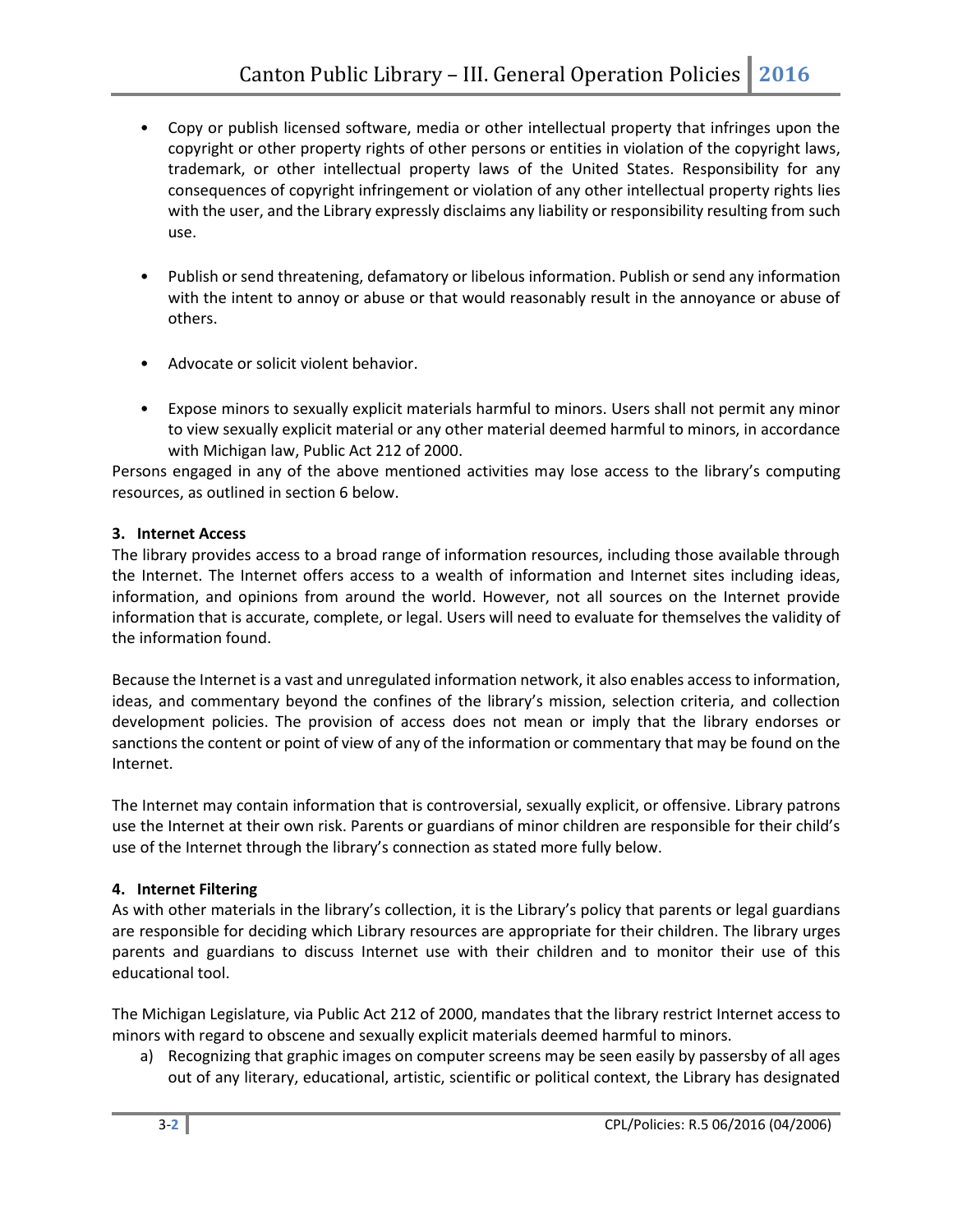that the computers in ALL open areas, including Web Express, the Online Catalog, the Teen Space, the book stack areas, as well as the entire Children's Library, shall be filtered.

- b) The Internet Lab provides unfiltered Internet access to patrons 18 years and older. Use of the Internet Lab is restricted to patrons 18 years and older, with the following exceptions:
	- Minors may use computers in the Internet Lab at the request of a parent or guardian under PA 212, in which case the parent/guardian must closely supervise and physically remain with the minor in the Internet Lab at all times, and shall not be on a separate computer.
	- Minors may use computers in the Internet Lab when filtering software has been enabled on those computers for special training sessions as determined by the Library.
- c) The wireless network and data ports available to members of the public using their own equipment are unsecured, unencrypted and unfiltered. Users of the Library's wireless network or data ports are required to abide by the Acceptable Use provisions of this policy.

## **5. Public Blog & Social Media**

The Public Blog and Library social media sites are designed to stimulate discussion on a variety of topics, including library services and programs and Canton community resources and events.

- Comments should be relevant to the post to which they are attached.
- Data posted to library blogs or library social media sites are public information and may be indexed by Internet search engines (Google, Yahoo, etc).
- Spam, flaming, and unlawful uses are not permitted and the library reserves the right not to post, or to delete, any comment that violates this Policy.
- The Public Blog and Library social media sites are monitored for unauthorized or inappropriate use. Evidence of possible criminal activity may be provided to law enforcement officials.

## **6. Violations of the Computing Resources Policy**

Users of the library's computing resources must adhere to the Computing Resources Policy. Failure to follow the Policy will result in the loss of the ability to use the library's computing resources or access to the library.

The Library Director, or his or her authorized designee, is authorized to terminate any user's access to the computing resources or the library if the user has failed to comply with the library's Computing Resources Policy and/or related rules.

- Initial Violation: Users observed violating this Computing Resources Policy will be asked to cease the violation with a verbal warning. If the user does not comply with the request, the user's access to the library's computing resources shall be terminated for the day. If the user refuses, the police may be called, and the user's access to library computing resources may be terminated for a longer period, or the user's access to the library may be suspended, as determined by the Director or Director's authorized designee.
- Subsequent Violations: The Director or Director's authorized designee may further limit or revoke the patron's library privileges if infractions continue. Such limitation or revocation shall be in